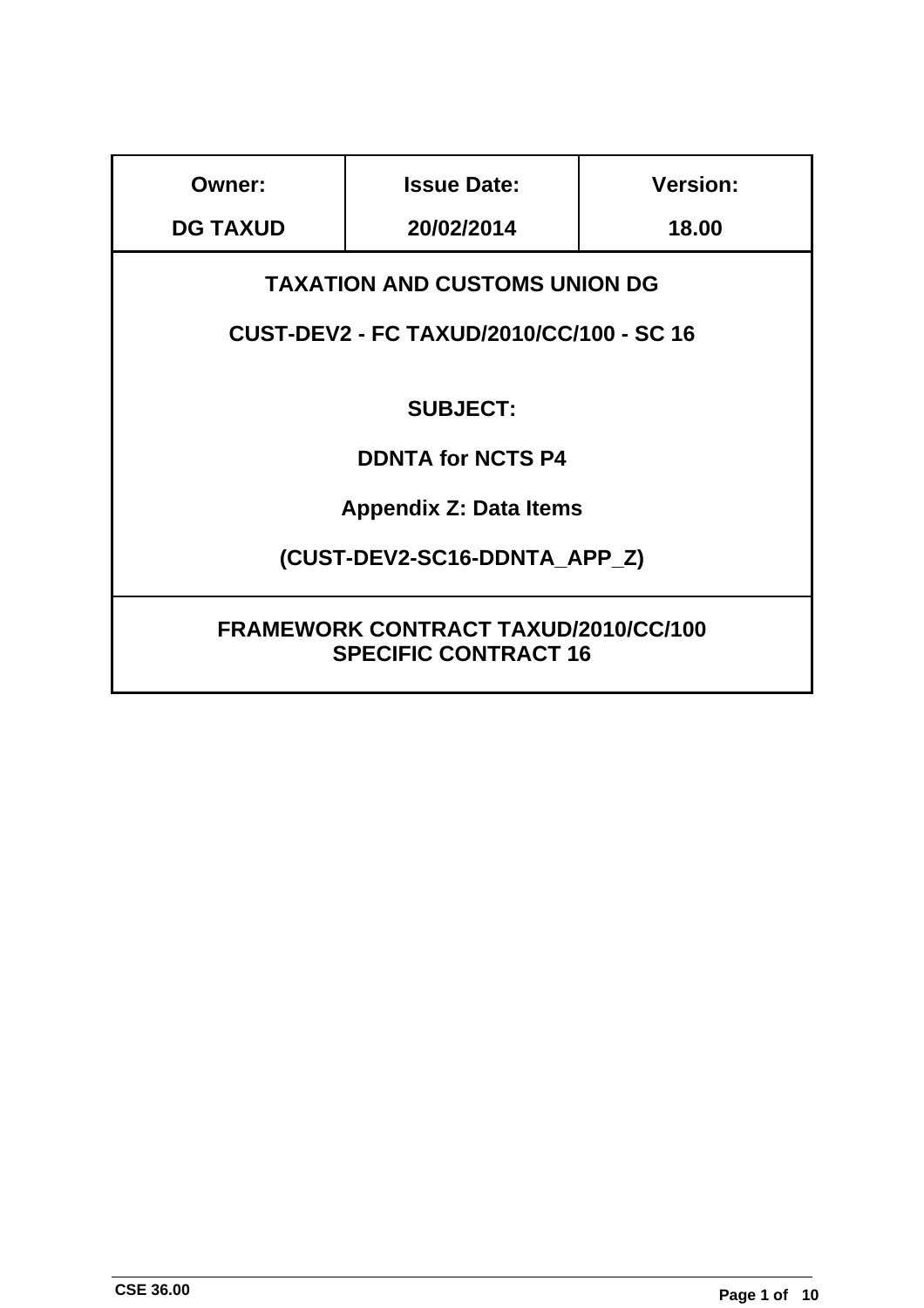**REF:CUST-DEV2-SC16-DDNTA\_APP\_Z**

**Appendix Z: Data Items**

**1. Introduction**

# **1. Introduction**

This document presents a complete list of all Data Items and their format used in the messages for NCTS P4.The Data Items are listed in alphabetical order.

# **DDNA KEL Alignment**

The specific Appendix is aligned to DDNA KEL V0.27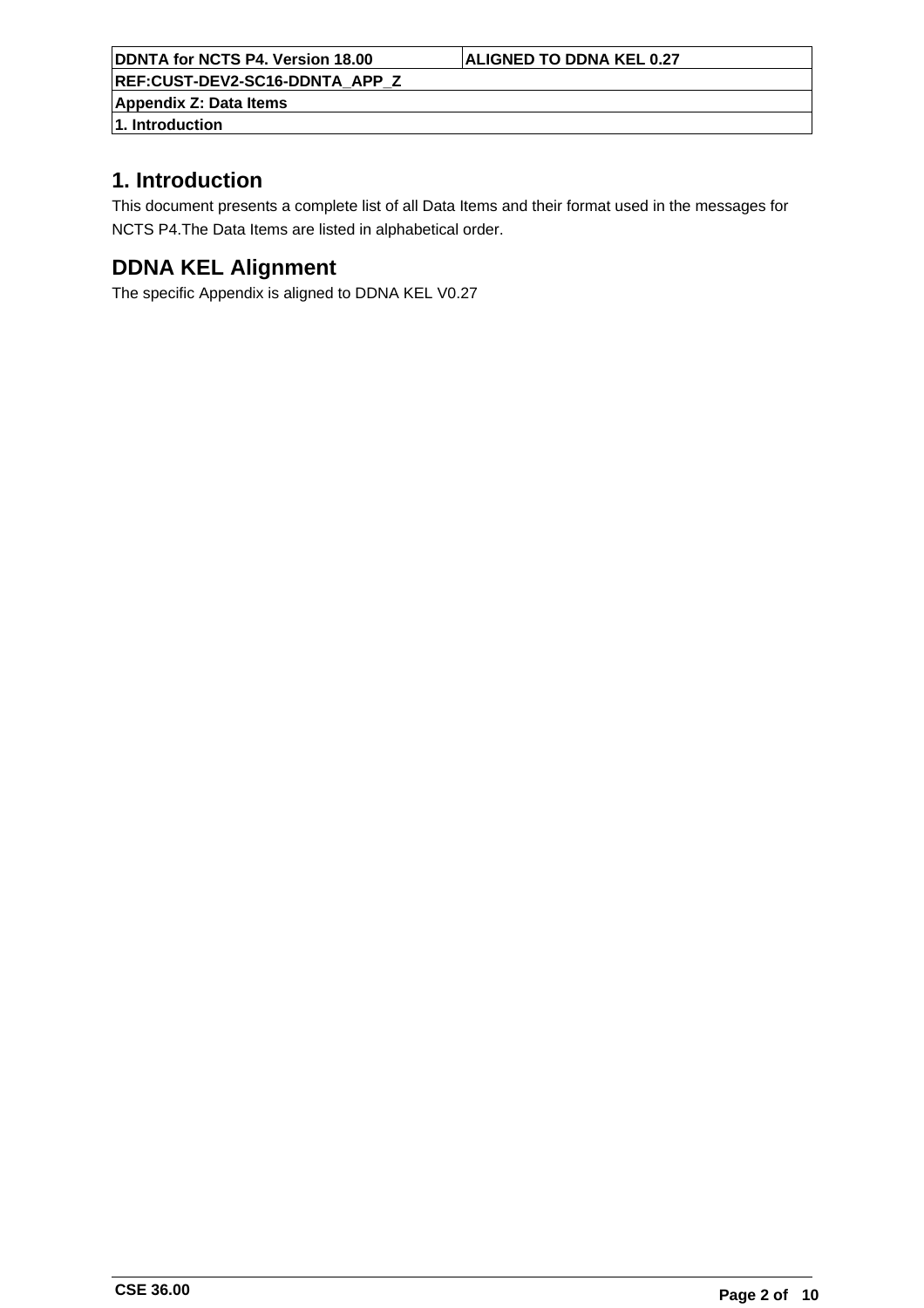**REF:CUST-DEV2-SC16-DDNTA\_APP\_Z**

**Appendix Z: Data Items**

**2. Data Items**

| <b>Data Item</b>                        | <b>Format</b>    |
|-----------------------------------------|------------------|
| AAR rejection reason                    | an350            |
| AAR rejection reason code               | n <sub>1</sub> 2 |
| AAR rejection reason LNG                | a2               |
| AAR/AER rejection reason code           | n.2              |
| Acceptance date                         | n8               |
| Access code                             | an4              |
| Acknowledgement request                 | n1               |
| Action identification                   | an20             |
| Action taken by recipient               | an.3             |
| Action to be taken                      | an350            |
| Action to be taken LNG                  | a2               |
| Additional information                  | an70             |
| Additional information coded            | an.5             |
| <b>Additional information LNG</b>       | a2               |
| Address                                 | an140            |
| <b>Address LNG</b>                      | a2               |
| Address type                            | a1               |
| Agreed location of goods                | an35             |
| Agreed location of goods LNG            | a2               |
| Agreed location of goods, code          | an17             |
| Already in NCTS                         | n1               |
| Amendment acceptance date               | n8               |
| Amendment place                         | an35             |
| Amendment place LNG                     | a2               |
| Amendment rejection date                | n8               |
| Amendment rejection motivation code     | n1               |
| Amendment rejection motivation text     | an350            |
| Amendment rejection motivation text LNG | a <sub>2</sub>   |
| Amendment type flag                     | n1               |
| Amount claimed                          | n.15,2           |
| Amount concerned                        | n.15,2           |
| Application reference                   | an14             |
| Arrival agreed Location code            | an17             |
| Arrival agreed Location of goods        | an35             |
| Arrival agreed Location of goods LNG    | a2               |
| Arrival authorised location of goods    | an17             |
| Arrival date                            | n8               |
| Arrival notification date               | n8               |
| Arrival notification place              | an35             |
| Arrival notification place LNG          | a2               |
| Arrival rejection date                  | n8               |
| Arrival rejection reason                | an350            |
| Arrival rejection reason LNG            | a2               |
| <b>Arrival Time</b>                     | n12              |
| Ask for documents text                  | an350            |
| Ask for documents text LNG              | a <sub>2</sub>   |
| Association assigned code               | an.6             |
| ATR rejection reason                    | an350            |
| ATR rejection reason code               | $n_{-.2}$        |
| ATR rejection reason LNG                | a2               |
| Attribute path                          | an140            |
| Authorisation id                        | an17             |
| Authorised location of goods, code      | an17             |
| Balance                                 | n.15,2           |
| <b>Binding itinerary</b>                | n1               |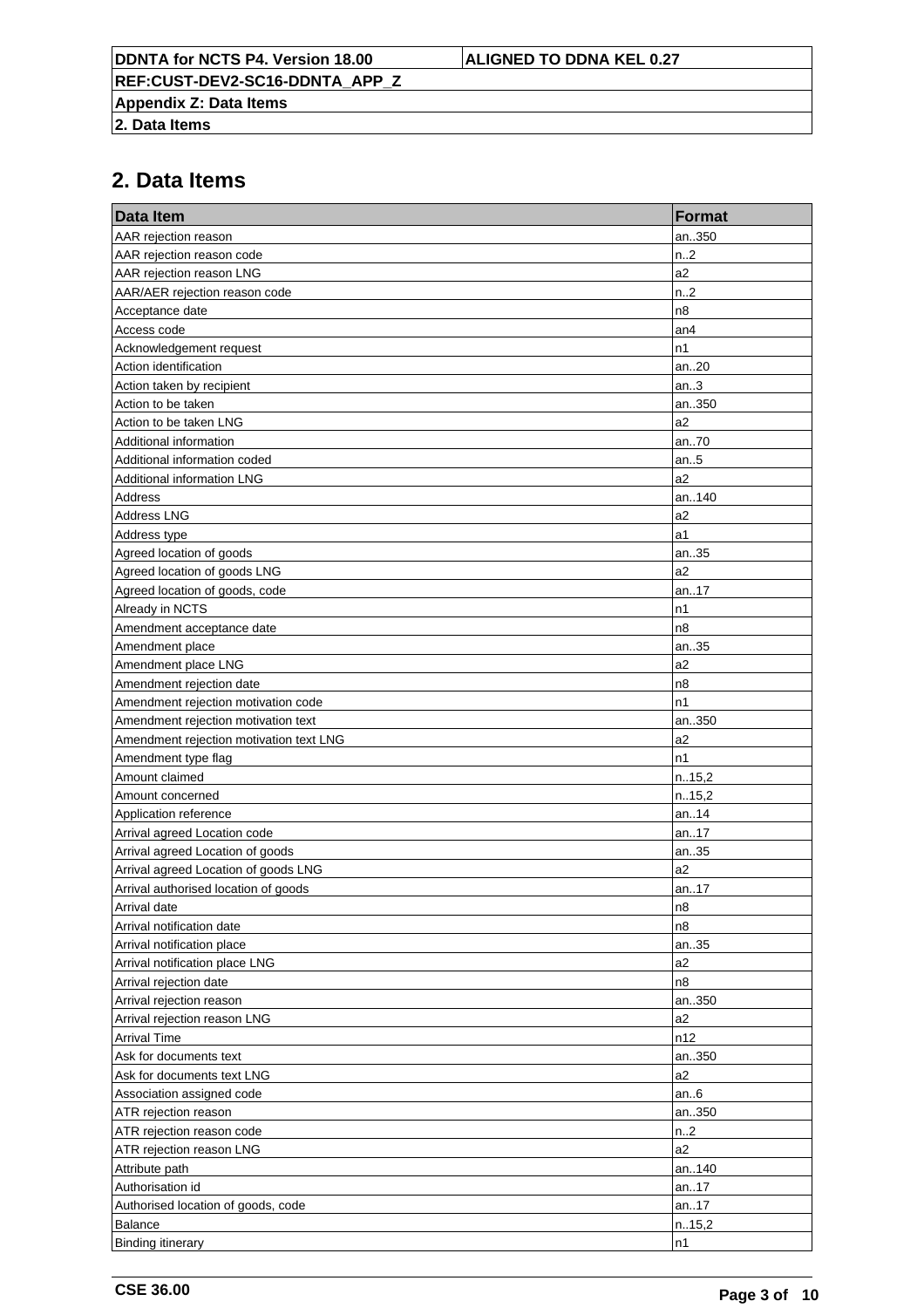**REF:CUST-DEV2-SC16-DDNTA\_APP\_Z**

**Appendix Z: Data Items**

| <b>Business functionality</b><br>a1<br>Cancel enquiry notification date<br>n8<br>Cancel enquiry notification remarks<br>an350<br>Cancel enquiry notification remarks LNG<br>a <sub>2</sub><br>Cancellation decision<br>n1<br>n1<br>Cancellation initiated by customs<br>Cancellation justification<br>an350<br>Cancellation justification LNG<br>a2<br>Cancellation reason<br>an350<br>Cancellation reason LNG<br>a2<br>City<br>an35<br><b>City LNG</b><br>a2<br>CoA report<br>n1<br>CoD report<br>n1<br>Code<br>an.8<br><b>Collection Date</b><br>n8<br>an70<br><b>Commercial Reference Number</b><br>Commodity code<br>an22<br>Commodity code (taric code)<br>an.6<br>Common access reference<br>an35<br>Communications agreement id<br>an35<br>Community / National Procedure<br>an3<br>Complement of information<br>an26<br>Complement of information LNG<br>a2<br>Complementary code<br>n1<br>Complete control<br>n1<br>n1<br>Conform<br>Contact details in country of competent authority<br>an140<br>an35<br>Contact person<br><b>Contact Person at Destination</b><br>an140<br>a2<br><b>Contact Person at Destination LNG</b><br><b>Contact person Details</b><br>an140<br>a2<br>Contact person Details LNG<br>Container number<br>an17<br>Containerised indicator<br>n1<br>n1<br>Continue unloading<br>Control date<br>n8<br>Control indicator<br>an <sub>2</sub><br>Control result code<br>an2<br>Controlled by<br>an35<br>Controlled by LNG<br>a2<br>Controlled packages<br>an70<br>Controlled packages LNG<br>a2<br>Controlling agency<br>an.2<br>Conveyance reference number<br>an35<br>Corrected value<br>an27<br>Counter<br>n.9<br>a2<br>Country code<br>Country code A<br>a <sub>2</sub><br>Country code B<br>a2<br>Country of departure code<br>a2<br>Country of destination code<br>a2<br>Country of dispatch/export code<br>a2<br>Country of routing code<br>a2<br>Country regime code<br>an3<br>Country/region code<br>an.3<br>Country/region name<br>an35 | Data Item               | <b>Format</b> |
|--------------------------------------------------------------------------------------------------------------------------------------------------------------------------------------------------------------------------------------------------------------------------------------------------------------------------------------------------------------------------------------------------------------------------------------------------------------------------------------------------------------------------------------------------------------------------------------------------------------------------------------------------------------------------------------------------------------------------------------------------------------------------------------------------------------------------------------------------------------------------------------------------------------------------------------------------------------------------------------------------------------------------------------------------------------------------------------------------------------------------------------------------------------------------------------------------------------------------------------------------------------------------------------------------------------------------------------------------------------------------------------------------------------------------------------------------------------------------------------------------------------------------------------------------------------------------------------------------------------------------------------------------------------------------------------------------------------------------------------------------------------------------------------------------------------------------------------------------------------------------------------------------------------------------------------------------------------------------------|-------------------------|---------------|
|                                                                                                                                                                                                                                                                                                                                                                                                                                                                                                                                                                                                                                                                                                                                                                                                                                                                                                                                                                                                                                                                                                                                                                                                                                                                                                                                                                                                                                                                                                                                                                                                                                                                                                                                                                                                                                                                                                                                                                                |                         |               |
|                                                                                                                                                                                                                                                                                                                                                                                                                                                                                                                                                                                                                                                                                                                                                                                                                                                                                                                                                                                                                                                                                                                                                                                                                                                                                                                                                                                                                                                                                                                                                                                                                                                                                                                                                                                                                                                                                                                                                                                |                         |               |
|                                                                                                                                                                                                                                                                                                                                                                                                                                                                                                                                                                                                                                                                                                                                                                                                                                                                                                                                                                                                                                                                                                                                                                                                                                                                                                                                                                                                                                                                                                                                                                                                                                                                                                                                                                                                                                                                                                                                                                                |                         |               |
|                                                                                                                                                                                                                                                                                                                                                                                                                                                                                                                                                                                                                                                                                                                                                                                                                                                                                                                                                                                                                                                                                                                                                                                                                                                                                                                                                                                                                                                                                                                                                                                                                                                                                                                                                                                                                                                                                                                                                                                |                         |               |
|                                                                                                                                                                                                                                                                                                                                                                                                                                                                                                                                                                                                                                                                                                                                                                                                                                                                                                                                                                                                                                                                                                                                                                                                                                                                                                                                                                                                                                                                                                                                                                                                                                                                                                                                                                                                                                                                                                                                                                                |                         |               |
|                                                                                                                                                                                                                                                                                                                                                                                                                                                                                                                                                                                                                                                                                                                                                                                                                                                                                                                                                                                                                                                                                                                                                                                                                                                                                                                                                                                                                                                                                                                                                                                                                                                                                                                                                                                                                                                                                                                                                                                |                         |               |
|                                                                                                                                                                                                                                                                                                                                                                                                                                                                                                                                                                                                                                                                                                                                                                                                                                                                                                                                                                                                                                                                                                                                                                                                                                                                                                                                                                                                                                                                                                                                                                                                                                                                                                                                                                                                                                                                                                                                                                                |                         |               |
|                                                                                                                                                                                                                                                                                                                                                                                                                                                                                                                                                                                                                                                                                                                                                                                                                                                                                                                                                                                                                                                                                                                                                                                                                                                                                                                                                                                                                                                                                                                                                                                                                                                                                                                                                                                                                                                                                                                                                                                |                         |               |
|                                                                                                                                                                                                                                                                                                                                                                                                                                                                                                                                                                                                                                                                                                                                                                                                                                                                                                                                                                                                                                                                                                                                                                                                                                                                                                                                                                                                                                                                                                                                                                                                                                                                                                                                                                                                                                                                                                                                                                                |                         |               |
|                                                                                                                                                                                                                                                                                                                                                                                                                                                                                                                                                                                                                                                                                                                                                                                                                                                                                                                                                                                                                                                                                                                                                                                                                                                                                                                                                                                                                                                                                                                                                                                                                                                                                                                                                                                                                                                                                                                                                                                |                         |               |
|                                                                                                                                                                                                                                                                                                                                                                                                                                                                                                                                                                                                                                                                                                                                                                                                                                                                                                                                                                                                                                                                                                                                                                                                                                                                                                                                                                                                                                                                                                                                                                                                                                                                                                                                                                                                                                                                                                                                                                                |                         |               |
|                                                                                                                                                                                                                                                                                                                                                                                                                                                                                                                                                                                                                                                                                                                                                                                                                                                                                                                                                                                                                                                                                                                                                                                                                                                                                                                                                                                                                                                                                                                                                                                                                                                                                                                                                                                                                                                                                                                                                                                |                         |               |
|                                                                                                                                                                                                                                                                                                                                                                                                                                                                                                                                                                                                                                                                                                                                                                                                                                                                                                                                                                                                                                                                                                                                                                                                                                                                                                                                                                                                                                                                                                                                                                                                                                                                                                                                                                                                                                                                                                                                                                                |                         |               |
|                                                                                                                                                                                                                                                                                                                                                                                                                                                                                                                                                                                                                                                                                                                                                                                                                                                                                                                                                                                                                                                                                                                                                                                                                                                                                                                                                                                                                                                                                                                                                                                                                                                                                                                                                                                                                                                                                                                                                                                |                         |               |
|                                                                                                                                                                                                                                                                                                                                                                                                                                                                                                                                                                                                                                                                                                                                                                                                                                                                                                                                                                                                                                                                                                                                                                                                                                                                                                                                                                                                                                                                                                                                                                                                                                                                                                                                                                                                                                                                                                                                                                                |                         |               |
|                                                                                                                                                                                                                                                                                                                                                                                                                                                                                                                                                                                                                                                                                                                                                                                                                                                                                                                                                                                                                                                                                                                                                                                                                                                                                                                                                                                                                                                                                                                                                                                                                                                                                                                                                                                                                                                                                                                                                                                |                         |               |
|                                                                                                                                                                                                                                                                                                                                                                                                                                                                                                                                                                                                                                                                                                                                                                                                                                                                                                                                                                                                                                                                                                                                                                                                                                                                                                                                                                                                                                                                                                                                                                                                                                                                                                                                                                                                                                                                                                                                                                                |                         |               |
|                                                                                                                                                                                                                                                                                                                                                                                                                                                                                                                                                                                                                                                                                                                                                                                                                                                                                                                                                                                                                                                                                                                                                                                                                                                                                                                                                                                                                                                                                                                                                                                                                                                                                                                                                                                                                                                                                                                                                                                |                         |               |
|                                                                                                                                                                                                                                                                                                                                                                                                                                                                                                                                                                                                                                                                                                                                                                                                                                                                                                                                                                                                                                                                                                                                                                                                                                                                                                                                                                                                                                                                                                                                                                                                                                                                                                                                                                                                                                                                                                                                                                                |                         |               |
|                                                                                                                                                                                                                                                                                                                                                                                                                                                                                                                                                                                                                                                                                                                                                                                                                                                                                                                                                                                                                                                                                                                                                                                                                                                                                                                                                                                                                                                                                                                                                                                                                                                                                                                                                                                                                                                                                                                                                                                |                         |               |
|                                                                                                                                                                                                                                                                                                                                                                                                                                                                                                                                                                                                                                                                                                                                                                                                                                                                                                                                                                                                                                                                                                                                                                                                                                                                                                                                                                                                                                                                                                                                                                                                                                                                                                                                                                                                                                                                                                                                                                                |                         |               |
|                                                                                                                                                                                                                                                                                                                                                                                                                                                                                                                                                                                                                                                                                                                                                                                                                                                                                                                                                                                                                                                                                                                                                                                                                                                                                                                                                                                                                                                                                                                                                                                                                                                                                                                                                                                                                                                                                                                                                                                |                         |               |
|                                                                                                                                                                                                                                                                                                                                                                                                                                                                                                                                                                                                                                                                                                                                                                                                                                                                                                                                                                                                                                                                                                                                                                                                                                                                                                                                                                                                                                                                                                                                                                                                                                                                                                                                                                                                                                                                                                                                                                                |                         |               |
|                                                                                                                                                                                                                                                                                                                                                                                                                                                                                                                                                                                                                                                                                                                                                                                                                                                                                                                                                                                                                                                                                                                                                                                                                                                                                                                                                                                                                                                                                                                                                                                                                                                                                                                                                                                                                                                                                                                                                                                |                         |               |
|                                                                                                                                                                                                                                                                                                                                                                                                                                                                                                                                                                                                                                                                                                                                                                                                                                                                                                                                                                                                                                                                                                                                                                                                                                                                                                                                                                                                                                                                                                                                                                                                                                                                                                                                                                                                                                                                                                                                                                                |                         |               |
|                                                                                                                                                                                                                                                                                                                                                                                                                                                                                                                                                                                                                                                                                                                                                                                                                                                                                                                                                                                                                                                                                                                                                                                                                                                                                                                                                                                                                                                                                                                                                                                                                                                                                                                                                                                                                                                                                                                                                                                |                         |               |
|                                                                                                                                                                                                                                                                                                                                                                                                                                                                                                                                                                                                                                                                                                                                                                                                                                                                                                                                                                                                                                                                                                                                                                                                                                                                                                                                                                                                                                                                                                                                                                                                                                                                                                                                                                                                                                                                                                                                                                                |                         |               |
|                                                                                                                                                                                                                                                                                                                                                                                                                                                                                                                                                                                                                                                                                                                                                                                                                                                                                                                                                                                                                                                                                                                                                                                                                                                                                                                                                                                                                                                                                                                                                                                                                                                                                                                                                                                                                                                                                                                                                                                |                         |               |
|                                                                                                                                                                                                                                                                                                                                                                                                                                                                                                                                                                                                                                                                                                                                                                                                                                                                                                                                                                                                                                                                                                                                                                                                                                                                                                                                                                                                                                                                                                                                                                                                                                                                                                                                                                                                                                                                                                                                                                                |                         |               |
|                                                                                                                                                                                                                                                                                                                                                                                                                                                                                                                                                                                                                                                                                                                                                                                                                                                                                                                                                                                                                                                                                                                                                                                                                                                                                                                                                                                                                                                                                                                                                                                                                                                                                                                                                                                                                                                                                                                                                                                |                         |               |
|                                                                                                                                                                                                                                                                                                                                                                                                                                                                                                                                                                                                                                                                                                                                                                                                                                                                                                                                                                                                                                                                                                                                                                                                                                                                                                                                                                                                                                                                                                                                                                                                                                                                                                                                                                                                                                                                                                                                                                                |                         |               |
|                                                                                                                                                                                                                                                                                                                                                                                                                                                                                                                                                                                                                                                                                                                                                                                                                                                                                                                                                                                                                                                                                                                                                                                                                                                                                                                                                                                                                                                                                                                                                                                                                                                                                                                                                                                                                                                                                                                                                                                |                         |               |
|                                                                                                                                                                                                                                                                                                                                                                                                                                                                                                                                                                                                                                                                                                                                                                                                                                                                                                                                                                                                                                                                                                                                                                                                                                                                                                                                                                                                                                                                                                                                                                                                                                                                                                                                                                                                                                                                                                                                                                                |                         |               |
|                                                                                                                                                                                                                                                                                                                                                                                                                                                                                                                                                                                                                                                                                                                                                                                                                                                                                                                                                                                                                                                                                                                                                                                                                                                                                                                                                                                                                                                                                                                                                                                                                                                                                                                                                                                                                                                                                                                                                                                |                         |               |
|                                                                                                                                                                                                                                                                                                                                                                                                                                                                                                                                                                                                                                                                                                                                                                                                                                                                                                                                                                                                                                                                                                                                                                                                                                                                                                                                                                                                                                                                                                                                                                                                                                                                                                                                                                                                                                                                                                                                                                                |                         |               |
|                                                                                                                                                                                                                                                                                                                                                                                                                                                                                                                                                                                                                                                                                                                                                                                                                                                                                                                                                                                                                                                                                                                                                                                                                                                                                                                                                                                                                                                                                                                                                                                                                                                                                                                                                                                                                                                                                                                                                                                |                         |               |
|                                                                                                                                                                                                                                                                                                                                                                                                                                                                                                                                                                                                                                                                                                                                                                                                                                                                                                                                                                                                                                                                                                                                                                                                                                                                                                                                                                                                                                                                                                                                                                                                                                                                                                                                                                                                                                                                                                                                                                                |                         |               |
|                                                                                                                                                                                                                                                                                                                                                                                                                                                                                                                                                                                                                                                                                                                                                                                                                                                                                                                                                                                                                                                                                                                                                                                                                                                                                                                                                                                                                                                                                                                                                                                                                                                                                                                                                                                                                                                                                                                                                                                |                         |               |
|                                                                                                                                                                                                                                                                                                                                                                                                                                                                                                                                                                                                                                                                                                                                                                                                                                                                                                                                                                                                                                                                                                                                                                                                                                                                                                                                                                                                                                                                                                                                                                                                                                                                                                                                                                                                                                                                                                                                                                                |                         |               |
|                                                                                                                                                                                                                                                                                                                                                                                                                                                                                                                                                                                                                                                                                                                                                                                                                                                                                                                                                                                                                                                                                                                                                                                                                                                                                                                                                                                                                                                                                                                                                                                                                                                                                                                                                                                                                                                                                                                                                                                |                         |               |
|                                                                                                                                                                                                                                                                                                                                                                                                                                                                                                                                                                                                                                                                                                                                                                                                                                                                                                                                                                                                                                                                                                                                                                                                                                                                                                                                                                                                                                                                                                                                                                                                                                                                                                                                                                                                                                                                                                                                                                                |                         |               |
|                                                                                                                                                                                                                                                                                                                                                                                                                                                                                                                                                                                                                                                                                                                                                                                                                                                                                                                                                                                                                                                                                                                                                                                                                                                                                                                                                                                                                                                                                                                                                                                                                                                                                                                                                                                                                                                                                                                                                                                |                         |               |
|                                                                                                                                                                                                                                                                                                                                                                                                                                                                                                                                                                                                                                                                                                                                                                                                                                                                                                                                                                                                                                                                                                                                                                                                                                                                                                                                                                                                                                                                                                                                                                                                                                                                                                                                                                                                                                                                                                                                                                                |                         |               |
|                                                                                                                                                                                                                                                                                                                                                                                                                                                                                                                                                                                                                                                                                                                                                                                                                                                                                                                                                                                                                                                                                                                                                                                                                                                                                                                                                                                                                                                                                                                                                                                                                                                                                                                                                                                                                                                                                                                                                                                |                         |               |
|                                                                                                                                                                                                                                                                                                                                                                                                                                                                                                                                                                                                                                                                                                                                                                                                                                                                                                                                                                                                                                                                                                                                                                                                                                                                                                                                                                                                                                                                                                                                                                                                                                                                                                                                                                                                                                                                                                                                                                                |                         |               |
|                                                                                                                                                                                                                                                                                                                                                                                                                                                                                                                                                                                                                                                                                                                                                                                                                                                                                                                                                                                                                                                                                                                                                                                                                                                                                                                                                                                                                                                                                                                                                                                                                                                                                                                                                                                                                                                                                                                                                                                |                         |               |
|                                                                                                                                                                                                                                                                                                                                                                                                                                                                                                                                                                                                                                                                                                                                                                                                                                                                                                                                                                                                                                                                                                                                                                                                                                                                                                                                                                                                                                                                                                                                                                                                                                                                                                                                                                                                                                                                                                                                                                                |                         |               |
|                                                                                                                                                                                                                                                                                                                                                                                                                                                                                                                                                                                                                                                                                                                                                                                                                                                                                                                                                                                                                                                                                                                                                                                                                                                                                                                                                                                                                                                                                                                                                                                                                                                                                                                                                                                                                                                                                                                                                                                |                         |               |
|                                                                                                                                                                                                                                                                                                                                                                                                                                                                                                                                                                                                                                                                                                                                                                                                                                                                                                                                                                                                                                                                                                                                                                                                                                                                                                                                                                                                                                                                                                                                                                                                                                                                                                                                                                                                                                                                                                                                                                                |                         |               |
|                                                                                                                                                                                                                                                                                                                                                                                                                                                                                                                                                                                                                                                                                                                                                                                                                                                                                                                                                                                                                                                                                                                                                                                                                                                                                                                                                                                                                                                                                                                                                                                                                                                                                                                                                                                                                                                                                                                                                                                |                         |               |
|                                                                                                                                                                                                                                                                                                                                                                                                                                                                                                                                                                                                                                                                                                                                                                                                                                                                                                                                                                                                                                                                                                                                                                                                                                                                                                                                                                                                                                                                                                                                                                                                                                                                                                                                                                                                                                                                                                                                                                                |                         |               |
|                                                                                                                                                                                                                                                                                                                                                                                                                                                                                                                                                                                                                                                                                                                                                                                                                                                                                                                                                                                                                                                                                                                                                                                                                                                                                                                                                                                                                                                                                                                                                                                                                                                                                                                                                                                                                                                                                                                                                                                |                         |               |
|                                                                                                                                                                                                                                                                                                                                                                                                                                                                                                                                                                                                                                                                                                                                                                                                                                                                                                                                                                                                                                                                                                                                                                                                                                                                                                                                                                                                                                                                                                                                                                                                                                                                                                                                                                                                                                                                                                                                                                                |                         |               |
|                                                                                                                                                                                                                                                                                                                                                                                                                                                                                                                                                                                                                                                                                                                                                                                                                                                                                                                                                                                                                                                                                                                                                                                                                                                                                                                                                                                                                                                                                                                                                                                                                                                                                                                                                                                                                                                                                                                                                                                |                         |               |
|                                                                                                                                                                                                                                                                                                                                                                                                                                                                                                                                                                                                                                                                                                                                                                                                                                                                                                                                                                                                                                                                                                                                                                                                                                                                                                                                                                                                                                                                                                                                                                                                                                                                                                                                                                                                                                                                                                                                                                                |                         |               |
|                                                                                                                                                                                                                                                                                                                                                                                                                                                                                                                                                                                                                                                                                                                                                                                                                                                                                                                                                                                                                                                                                                                                                                                                                                                                                                                                                                                                                                                                                                                                                                                                                                                                                                                                                                                                                                                                                                                                                                                |                         |               |
|                                                                                                                                                                                                                                                                                                                                                                                                                                                                                                                                                                                                                                                                                                                                                                                                                                                                                                                                                                                                                                                                                                                                                                                                                                                                                                                                                                                                                                                                                                                                                                                                                                                                                                                                                                                                                                                                                                                                                                                |                         |               |
|                                                                                                                                                                                                                                                                                                                                                                                                                                                                                                                                                                                                                                                                                                                                                                                                                                                                                                                                                                                                                                                                                                                                                                                                                                                                                                                                                                                                                                                                                                                                                                                                                                                                                                                                                                                                                                                                                                                                                                                | Country/region name LNG | a2            |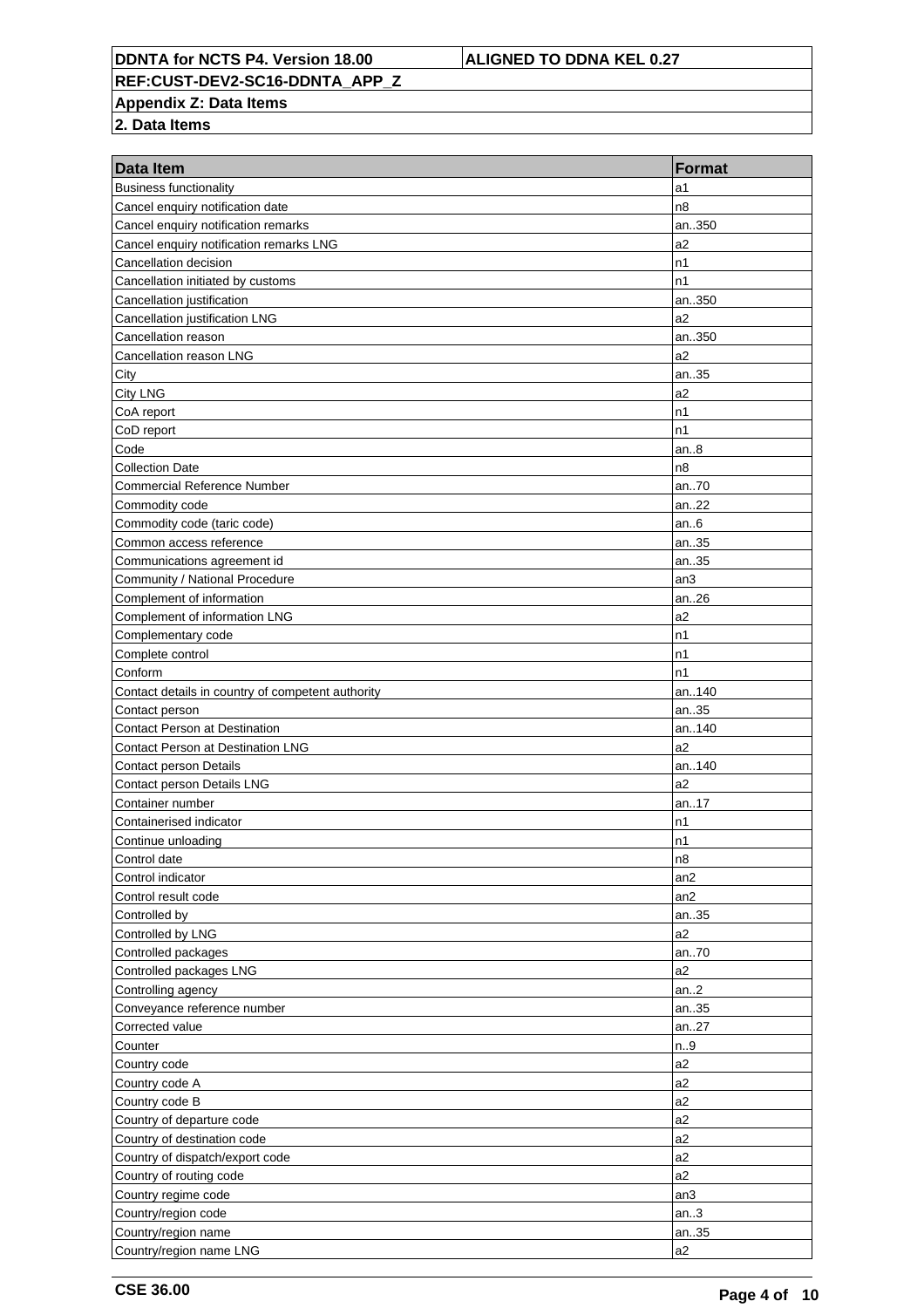**REF:CUST-DEV2-SC16-DDNTA\_APP\_Z**

**Appendix Z: Data Items**

| Data Item                                  | <b>Format</b>    |
|--------------------------------------------|------------------|
| Covered amount                             | n.15,2           |
| <b>CSMIS</b> status                        | an <sub>2</sub>  |
| CSMIS status explanation code              | n <sub>1</sub> 2 |
| Currency                                   | an3              |
| Customs Intervention code                  | an. $.4$         |
| Customs office name                        | an35             |
| Customs office usual name                  | an35             |
| Customs office usual name LNG              | a <sub>2</sub>   |
| <b>Customs Operation State Types</b>       | an.3             |
| Customs sub place                          | an17             |
| Date limit                                 | n <sub>8</sub>   |
| Date limit for response                    | n <sub>8</sub>   |
| Date of amendment                          | n <sub>8</sub>   |
| Date of cancellation                       | n <sub>8</sub>   |
| Date of cancellation decision              | n <sub>8</sub>   |
| Date of cancellation request               | n <sub>8</sub>   |
| Date of control notification               | n <sub>8</sub>   |
| Date of enquiry response                   | n <sub>8</sub>   |
| Date of issue                              | n <sub>8</sub>   |
| Date of passage                            | n <sub>8</sub>   |
| Date of preparation                        | n <sub>6</sub>   |
| Date of release                            | n <sub>8</sub>   |
| Date of release request                    | n <sub>8</sub>   |
| Date of release request rejection          | n <sub>8</sub>   |
| Date of request on non-arrived movement    | n <sub>8</sub>   |
| Date of usage cancellation                 | n <sub>8</sub>   |
| Day                                        | an <sub>2</sub>  |
| Day in the week (begin day)                | n1               |
| Day in the week (end day)                  | n1               |
| Day period from                            | n <sub>8</sub>   |
| Day period to                              | n <sub>8</sub>   |
| Declaration date                           | n <sub>8</sub>   |
| Declaration place                          | an35             |
| Declaration place LNG                      | a2               |
| Declaration rejection date                 | n8               |
| Declaration rejection reason               | an350            |
| Declaration rejection reason LNG           | a2               |
| Delivery date TC11                         | n8               |
| Description                                | an210            |
| Description                                | an350            |
| Description                                | an140            |
| Description LNG                            | a2               |
| Dialog language indicator at departure     | a2               |
| Dialog language indicator at destination   | a2               |
| Discrepancies notification date            | n8               |
| Discrepancies notification text            | an350            |
| Discrepancies notification text LNG        | a2               |
| Discrepancies solved notification code     | an.2             |
| Discrepancies solved notification date     | n8               |
| Discrepancies solved notification text     | an350            |
| Discrepancies solved notification text LNG | a2               |
| Diversion rejection code                   | n.2              |
| Diversion rejection reason code            | n <sub>1</sub> 2 |
| Diversion rejection text                   | an350            |
| Diversion rejection text LNG               | a2               |
| Document reference                         | an35             |
| Document reference LNG                     | a2               |
| Document type                              | an. $.4$         |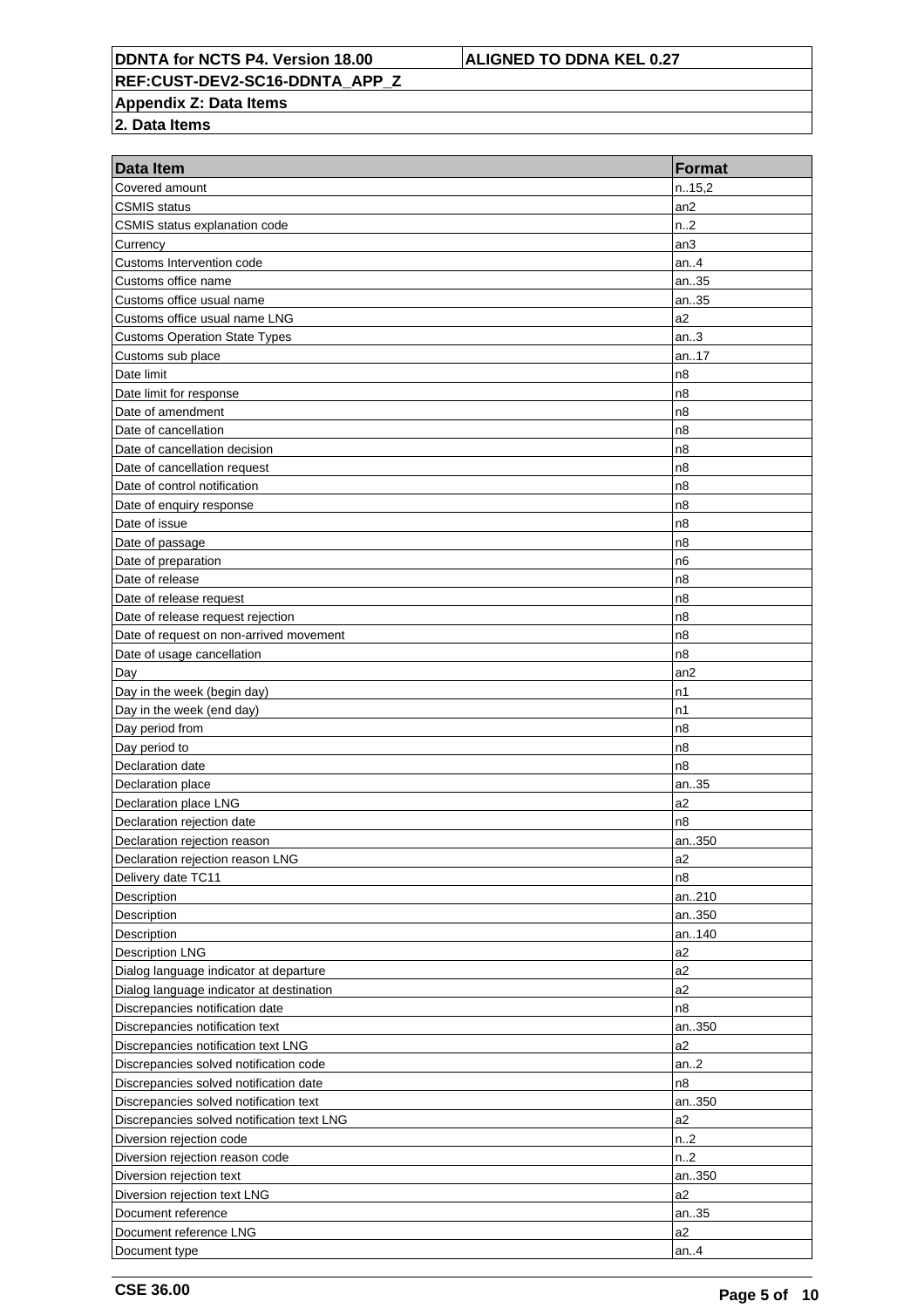**REF:CUST-DEV2-SC16-DDNTA\_APP\_Z**

**Appendix Z: Data Items**

| <b>Data Item</b>                                        | <b>Format</b>  |
|---------------------------------------------------------|----------------|
| Document/reference number                               | an21           |
| Downtime from                                           | n12            |
| Downtime to                                             | n12            |
| E-mail address                                          | an70           |
| <b>EEC</b> territory limitation                         | n1             |
| Endorsement authority                                   | an35           |
| Endorsement authority LNG                               | a2             |
| Endorsement country                                     | a2             |
| Endorsement date                                        | n8             |
| Endorsement place                                       | an35           |
| Endorsement place LNG                                   | a <sub>2</sub> |
| Enquiry date                                            | n8             |
| Enquiry request date                                    | n8             |
| Error                                                   | n2             |
| Error pointer                                           | an210          |
| Error reason                                            | an $6$         |
| Error type                                              | n2             |
| <b>EXC</b> report                                       | n1             |
| EXP report                                              | n1             |
| Expiry date                                             | n8             |
| Explanation                                             | an350          |
| <b>Explanation LNG</b>                                  | a2             |
| Export from country                                     | a2             |
| Export from EC                                          | n1             |
| Export_Query Reason Code                                | an.3           |
| Exposure                                                | n.15,2         |
| Exposure counter                                        | n.8            |
| Extraction                                              | n1             |
| Fax number                                              | an35           |
| First and last transfer                                 | a1             |
| First day of requested period from                      | n8             |
| Geo info code                                           | an6            |
| Geo-nomenclature code                                   | n <sub>3</sub> |
| Goods description                                       | an280          |
| Goods description LNG                                   | a2             |
| Goods release date                                      | n8             |
| Gross mass                                              | n.11,3         |
| Guarantee amount                                        | n.15,2         |
| Guarantee monitoring code                               | n1             |
| Guarantee not valid for country                         | n1             |
| Guarantee reference number (GRN)                        | an24           |
| Guarantee type                                          | an1            |
| Guarantor notification date                             | n8             |
| Guarantor notification text                             | an350          |
| Guarantor notification text LNG                         | a2             |
| Hard copy given to Principal                            | n1             |
| Holder ID TIR                                           | an17           |
| Identity of means of transport at departure (exp/trans) | an27           |
| Identity of means of transport at departure LNG         | a2             |
| Identity of means of transport crossing border          | an27           |
| Identity of means of transport crossing border LNG      | a2             |
| Incident flag                                           | n1             |
| Incident information                                    | an350          |
| Incident information LNG                                | a2             |
| Incident notified                                       | n1             |
| Incoterm Code                                           | a3             |
| Information (on paper) available                        | n1             |
| <b>Information Code</b>                                 | n2             |
|                                                         |                |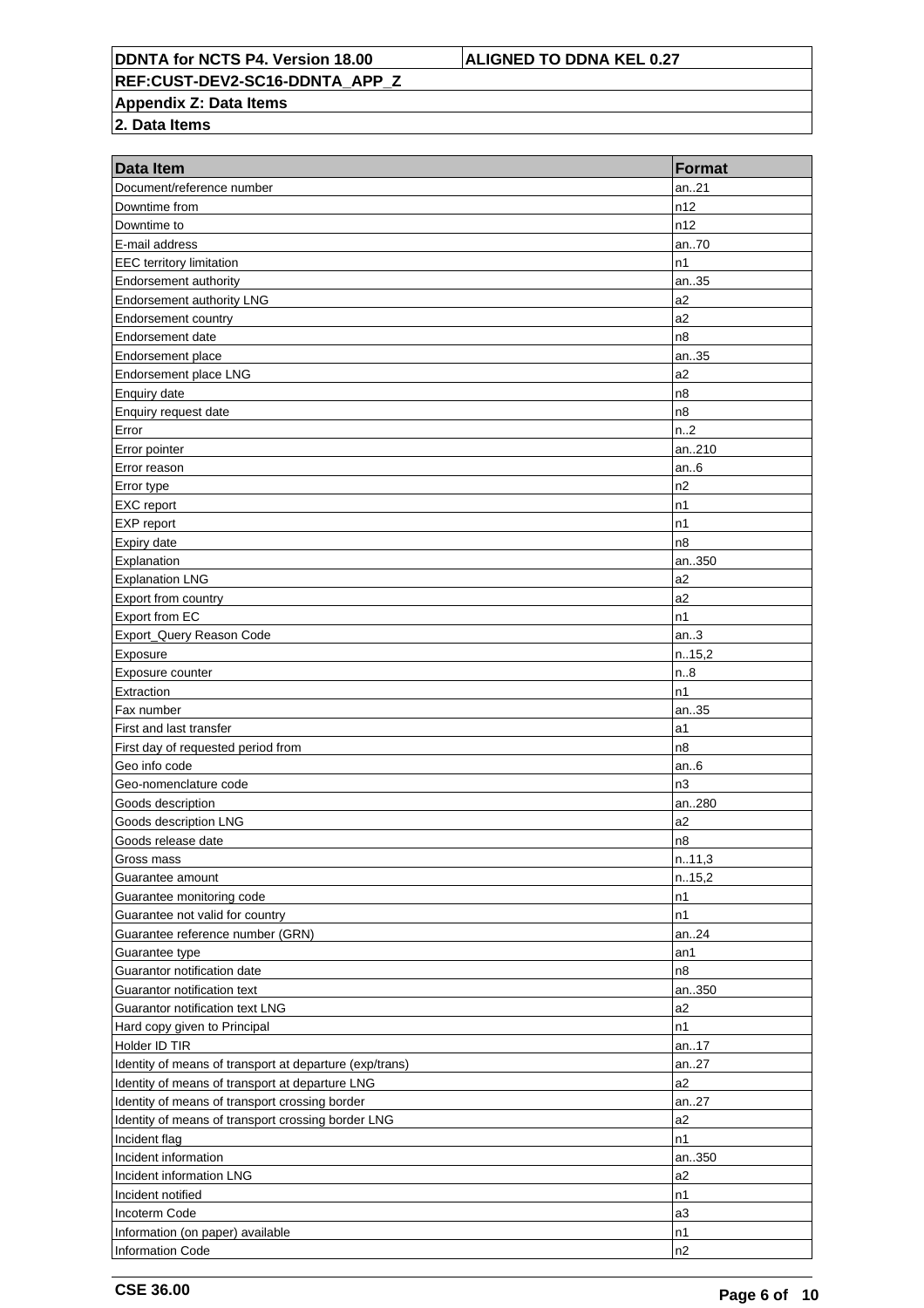**REF:CUST-DEV2-SC16-DDNTA\_APP\_Z**

**Appendix Z: Data Items**

| Information from Principal available<br>n1<br>an140<br>Information text<br>Information text LNG<br>a <sub>2</sub><br>n <sub>1</sub> 2<br>Information type<br>n <sub>1</sub> 2<br>Inland transport mode<br>Interchange control reference<br>an14<br>a3<br>Interchange service segment<br>an350<br>Invalid guarantee reason<br>Invalid guarantee reason code<br>an.3<br>Invalid guarantee reason LNG<br>a <sub>2</sub><br>Invalidity date<br>n8<br>Invalidity reason<br>an350<br>Invalidity reason code<br>an3<br>Invalidity reason LNG<br>a <sub>2</sub><br>n <sub>8</sub><br>Issuing date<br>Item number<br>$n_{.}.5$<br>n.5<br>Item Number involved<br>n.2<br>Item number rejection reason code<br>Kind of packages<br>an.3 |
|------------------------------------------------------------------------------------------------------------------------------------------------------------------------------------------------------------------------------------------------------------------------------------------------------------------------------------------------------------------------------------------------------------------------------------------------------------------------------------------------------------------------------------------------------------------------------------------------------------------------------------------------------------------------------------------------------------------------------|
|                                                                                                                                                                                                                                                                                                                                                                                                                                                                                                                                                                                                                                                                                                                              |
|                                                                                                                                                                                                                                                                                                                                                                                                                                                                                                                                                                                                                                                                                                                              |
|                                                                                                                                                                                                                                                                                                                                                                                                                                                                                                                                                                                                                                                                                                                              |
|                                                                                                                                                                                                                                                                                                                                                                                                                                                                                                                                                                                                                                                                                                                              |
|                                                                                                                                                                                                                                                                                                                                                                                                                                                                                                                                                                                                                                                                                                                              |
|                                                                                                                                                                                                                                                                                                                                                                                                                                                                                                                                                                                                                                                                                                                              |
|                                                                                                                                                                                                                                                                                                                                                                                                                                                                                                                                                                                                                                                                                                                              |
|                                                                                                                                                                                                                                                                                                                                                                                                                                                                                                                                                                                                                                                                                                                              |
|                                                                                                                                                                                                                                                                                                                                                                                                                                                                                                                                                                                                                                                                                                                              |
|                                                                                                                                                                                                                                                                                                                                                                                                                                                                                                                                                                                                                                                                                                                              |
|                                                                                                                                                                                                                                                                                                                                                                                                                                                                                                                                                                                                                                                                                                                              |
|                                                                                                                                                                                                                                                                                                                                                                                                                                                                                                                                                                                                                                                                                                                              |
|                                                                                                                                                                                                                                                                                                                                                                                                                                                                                                                                                                                                                                                                                                                              |
|                                                                                                                                                                                                                                                                                                                                                                                                                                                                                                                                                                                                                                                                                                                              |
|                                                                                                                                                                                                                                                                                                                                                                                                                                                                                                                                                                                                                                                                                                                              |
|                                                                                                                                                                                                                                                                                                                                                                                                                                                                                                                                                                                                                                                                                                                              |
|                                                                                                                                                                                                                                                                                                                                                                                                                                                                                                                                                                                                                                                                                                                              |
|                                                                                                                                                                                                                                                                                                                                                                                                                                                                                                                                                                                                                                                                                                                              |
|                                                                                                                                                                                                                                                                                                                                                                                                                                                                                                                                                                                                                                                                                                                              |
| Language code<br>a2                                                                                                                                                                                                                                                                                                                                                                                                                                                                                                                                                                                                                                                                                                          |
| a <sub>2</sub><br>Language specific data LNG                                                                                                                                                                                                                                                                                                                                                                                                                                                                                                                                                                                                                                                                                 |
| Last day of requested period to<br>n8                                                                                                                                                                                                                                                                                                                                                                                                                                                                                                                                                                                                                                                                                        |
| Legal references<br>an70                                                                                                                                                                                                                                                                                                                                                                                                                                                                                                                                                                                                                                                                                                     |
| Liability liberation date<br>n8                                                                                                                                                                                                                                                                                                                                                                                                                                                                                                                                                                                                                                                                                              |
| Limited validity (sensitive goods)<br>n1                                                                                                                                                                                                                                                                                                                                                                                                                                                                                                                                                                                                                                                                                     |
| Lock date<br>n8                                                                                                                                                                                                                                                                                                                                                                                                                                                                                                                                                                                                                                                                                                              |
| Marks & numbers of packages<br>an42                                                                                                                                                                                                                                                                                                                                                                                                                                                                                                                                                                                                                                                                                          |
| a <sub>2</sub><br>Marks & numbers of packages LNG                                                                                                                                                                                                                                                                                                                                                                                                                                                                                                                                                                                                                                                                            |
| Message identification<br>an14                                                                                                                                                                                                                                                                                                                                                                                                                                                                                                                                                                                                                                                                                               |
| Message recipient<br>an35                                                                                                                                                                                                                                                                                                                                                                                                                                                                                                                                                                                                                                                                                                    |
| Message release number<br>an.3                                                                                                                                                                                                                                                                                                                                                                                                                                                                                                                                                                                                                                                                                               |
| Message sender<br>an35                                                                                                                                                                                                                                                                                                                                                                                                                                                                                                                                                                                                                                                                                                       |
| n.2<br>Message sequence number                                                                                                                                                                                                                                                                                                                                                                                                                                                                                                                                                                                                                                                                                               |
| Message service segment<br>a3                                                                                                                                                                                                                                                                                                                                                                                                                                                                                                                                                                                                                                                                                                |
| Message type<br>an $6$                                                                                                                                                                                                                                                                                                                                                                                                                                                                                                                                                                                                                                                                                                       |
| Message version<br>an.3                                                                                                                                                                                                                                                                                                                                                                                                                                                                                                                                                                                                                                                                                                      |
| Method of payment<br>a1                                                                                                                                                                                                                                                                                                                                                                                                                                                                                                                                                                                                                                                                                                      |
| Modification subtype<br>n1                                                                                                                                                                                                                                                                                                                                                                                                                                                                                                                                                                                                                                                                                                   |
| Month<br>an2                                                                                                                                                                                                                                                                                                                                                                                                                                                                                                                                                                                                                                                                                                                 |
| <b>NAD LNG</b><br>a <sub>2</sub>                                                                                                                                                                                                                                                                                                                                                                                                                                                                                                                                                                                                                                                                                             |
| Name<br>an35<br>a2                                                                                                                                                                                                                                                                                                                                                                                                                                                                                                                                                                                                                                                                                                           |
| Nationality of means of transport at departure<br>a2                                                                                                                                                                                                                                                                                                                                                                                                                                                                                                                                                                                                                                                                         |
| Nationality of means of transport crossing border<br>Nature of transaction code<br>n2                                                                                                                                                                                                                                                                                                                                                                                                                                                                                                                                                                                                                                        |
| a2<br>NCTS accompanying document language code                                                                                                                                                                                                                                                                                                                                                                                                                                                                                                                                                                                                                                                                               |
| NCTS entry date<br>n8                                                                                                                                                                                                                                                                                                                                                                                                                                                                                                                                                                                                                                                                                                        |
| NCTS return copy<br>n1                                                                                                                                                                                                                                                                                                                                                                                                                                                                                                                                                                                                                                                                                                       |
| Nearest office<br>an175                                                                                                                                                                                                                                                                                                                                                                                                                                                                                                                                                                                                                                                                                                      |
| Nearest office LNG<br>a <sub>2</sub>                                                                                                                                                                                                                                                                                                                                                                                                                                                                                                                                                                                                                                                                                         |
| Net mass<br>n.11,3                                                                                                                                                                                                                                                                                                                                                                                                                                                                                                                                                                                                                                                                                                           |
| New transport means identity<br>an27                                                                                                                                                                                                                                                                                                                                                                                                                                                                                                                                                                                                                                                                                         |
| New transport means identity LNG<br>a2                                                                                                                                                                                                                                                                                                                                                                                                                                                                                                                                                                                                                                                                                       |
| a2<br>New transport means nationality                                                                                                                                                                                                                                                                                                                                                                                                                                                                                                                                                                                                                                                                                        |
| No release motivation<br>an350                                                                                                                                                                                                                                                                                                                                                                                                                                                                                                                                                                                                                                                                                               |
| No release motivation LNG<br>a2                                                                                                                                                                                                                                                                                                                                                                                                                                                                                                                                                                                                                                                                                              |
| Not valid for EC<br>n1                                                                                                                                                                                                                                                                                                                                                                                                                                                                                                                                                                                                                                                                                                       |
| a <sub>2</sub><br>Not valid for other contracting parties                                                                                                                                                                                                                                                                                                                                                                                                                                                                                                                                                                                                                                                                    |
| Number of certificates<br>n.8                                                                                                                                                                                                                                                                                                                                                                                                                                                                                                                                                                                                                                                                                                |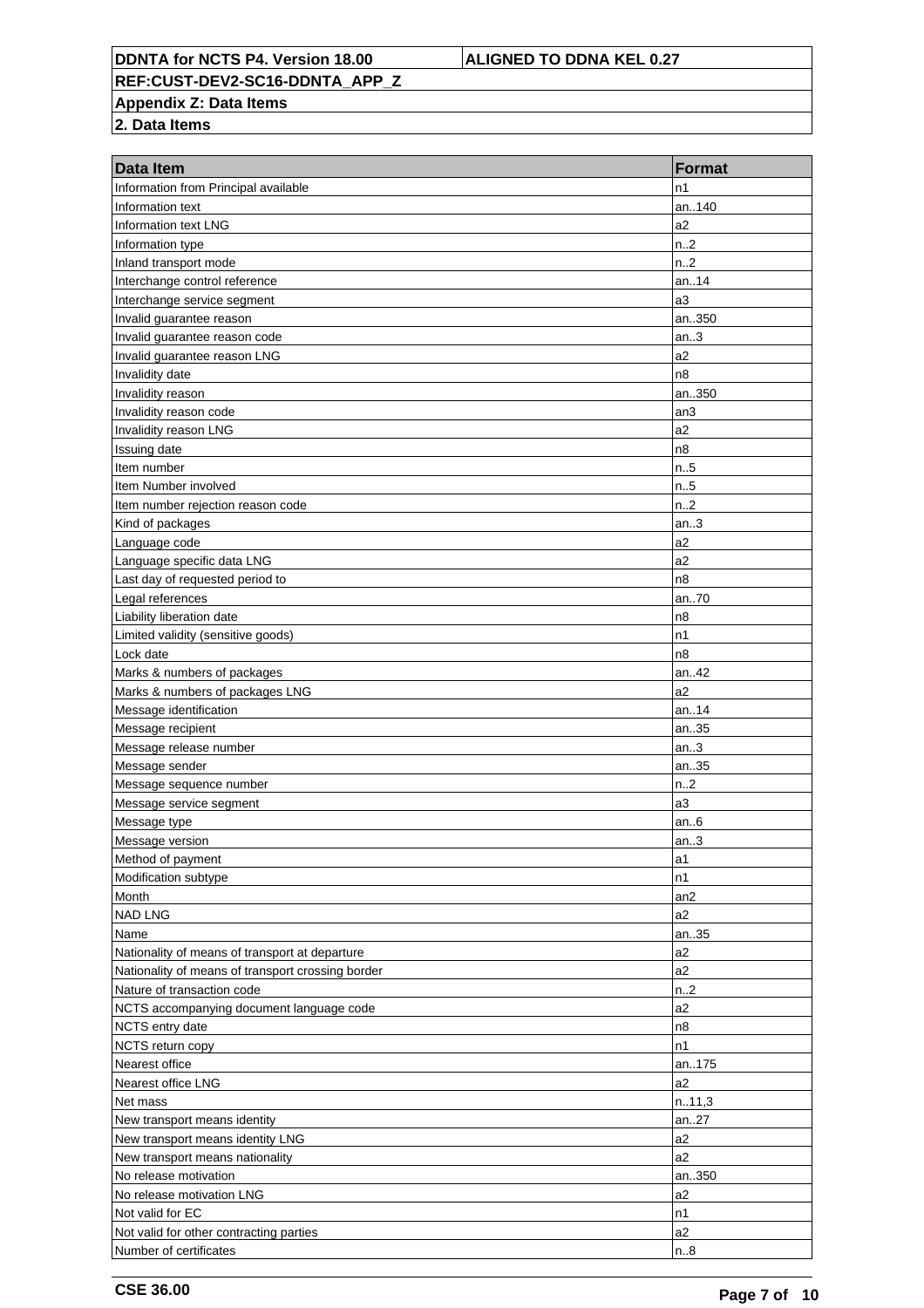**REF:CUST-DEV2-SC16-DDNTA\_APP\_Z**

**Appendix Z: Data Items**

| Data Item                                       | <b>Format</b>   |
|-------------------------------------------------|-----------------|
| Number of packages                              | n.5             |
| Number of pieces                                | n.5             |
| Opening hours time first period from            | n4              |
| Opening hours time first period to              | n4              |
| Opening hours time second period from           | n4              |
| Opening hours time second period to             | n4              |
| Operation                                       | a1              |
| Original attribute value                        | an140           |
| Original message identification                 | an14            |
| Other country                                   | a2              |
| Other country code                              | a2              |
| Other guarantee reference                       | an35            |
| Other movement information request              | an350           |
| Other movement information request LNG          | a2              |
| Other movement information response             | an350           |
| Other movement information response LNG         | a2              |
| Percentage of reference amount                  | n.3             |
| Period from date                                | n8              |
| Period to date                                  | n8              |
| Phone number                                    | an35            |
| Place                                           | an35            |
| Place LNG                                       | a2              |
| Place of loading, code                          | an.17           |
| Place of unloading LNG                          | a2              |
| Place of unloading, code                        | an35            |
| Pointer to the attribute                        | an35            |
| Position of erroneous data component            | n.3             |
| Position of erroneous data element              | n.3             |
| Postal code                                     | an.9            |
| Prefix-suffix flag                              | n1              |
| Prefix-suffix level                             | an1             |
| Prefix-suffix name                              | an35            |
| Prefix-suffix name LNG                          | a2              |
| <b>Previous Document Category</b>               | a1              |
| Previous document reference                     | an35            |
| Previous document reference LNG                 | a2              |
| Previous document type                          | an.6            |
| <b>Previous Procedure</b>                       | an2             |
| Priority                                        | a1              |
| Procedure requested                             | an2             |
| Public holiday name                             | an35            |
| Public holiday name LNG                         | a2              |
| Query identifier                                | n1              |
| Rate value                                      | n.8,6           |
| <b>Received Date</b>                            | n14             |
| Reception return code                           | n1              |
| Recipient identification code qualifier         | an. $4$         |
| Recipient's reference/password                  | an14            |
| Recipient's reference/password qualifier        | an <sub>2</sub> |
| Recovery Acceptance                             | n1              |
| Recovery communication date                     | n8              |
| Recovery notification date                      | n8              |
| Recovery notification text                      | an350           |
| Recovery notification text LNG                  | a2              |
| Reference amount                                | n.15,2          |
| Reference number                                | an22            |
| Reference number                                | an <sub>8</sub> |
| Reference number Competent Authority of Enquiry | an8             |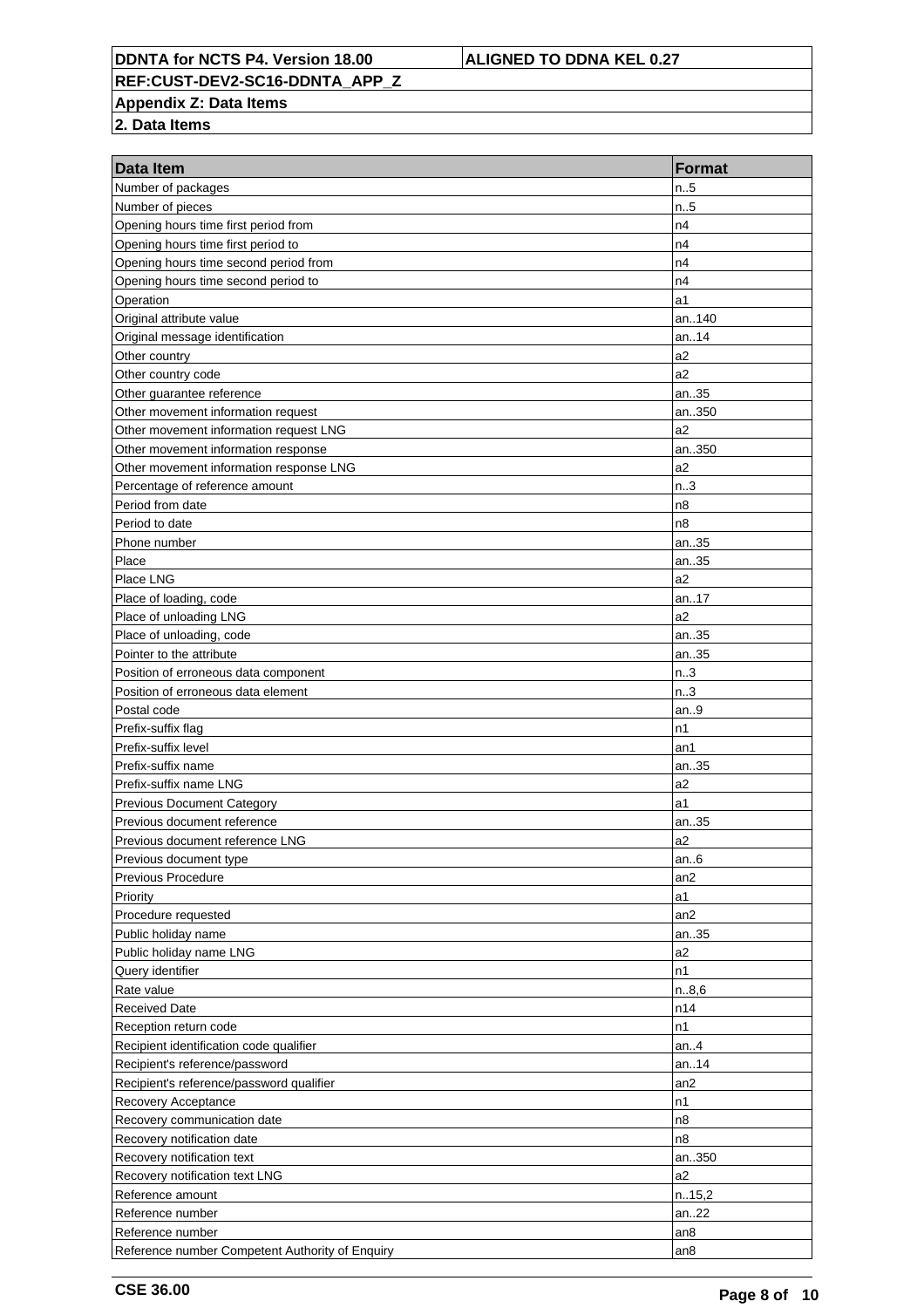**REF:CUST-DEV2-SC16-DDNTA\_APP\_Z**

**Appendix Z: Data Items**

| Data Item                                        | <b>Format</b>   |
|--------------------------------------------------|-----------------|
| Reference number Competent Authority of Recovery | an <sub>8</sub> |
| Reference number higher authority                | an <sub>8</sub> |
| Reference number main office                     | an <sub>8</sub> |
| Reference number take-over                       | an8             |
| Reference quantity                               | n.6             |
| Region code                                      | an.3            |
| Release request rejection reason                 | an350           |
| Release request rejection reason LNG             | a <sub>2</sub>  |
| Release requested                                | n1              |
| Remark                                           | an350           |
| <b>Remark LNG</b>                                | a <sub>2</sub>  |
| <b>Reply Address</b>                             | an140           |
| Reply Address LNG                                | a <sub>2</sub>  |
| Reply to                                         | n.8             |
| Representative capacity                          | an35            |
| Representative capacity LNG                      | a <sub>2</sub>  |
| Representative status code                       | n1              |
| <b>Requested Information Code</b>                | n1              |
| <b>Requested Information Text</b>                | an140           |
| Requested Information Text LNG                   | a <sub>2</sub>  |
| Response Code                                    | n.2             |
| Response Information                             | an140           |
| Response Information LNG                         | a <sub>2</sub>  |
| Responsible data manager                         | an35            |
| Restricted use (suspended goods)                 | n1              |
| Return Copy returned on                          | n8              |
| <b>Risk Analysis LNG</b>                         | a2              |
| Risk Analysis result code                        | an1             |
| Risk Analysis result code                        | an.5            |
| Risk Analysis text                               | an350           |
| Role                                             | an.3            |
| Role A                                           | a2              |
| Role B                                           | a2              |
| Seals identity                                   | an20            |
| Seals identity LNG                               | a <sub>2</sub>  |
| Seals number                                     | n.4             |
| Season code                                      | n1              |
| Season end date                                  | n8              |
| Season name                                      | an35            |
| Season name LNG                                  | a <sub>2</sub>  |
| Season start date                                | n8              |
| Security                                         | n1              |
| Security code                                    | an.8            |
| Segment position in message                      | n.6             |
| Sender identification code qualifier             | an.4            |
| Sending country code                             | a2              |
| Sensitive goods code                             | n2              |
| Sensitive goods flag                             | n1              |
| Sensitive quantity                               | n.11,3          |
| Sent Date                                        | n14             |
| Sequence id                                      | n.8             |
| Simplified procedure flag                        | n1              |
| Space to add                                     | n1              |
| Specific Circumstance Indicator                  | a1              |
| Specific notes code                              | an $6$          |
| State of seals ok                                | n1              |
| Statistics type                                  | an <sub>4</sub> |
| Statistics type                                  | an. $4$         |